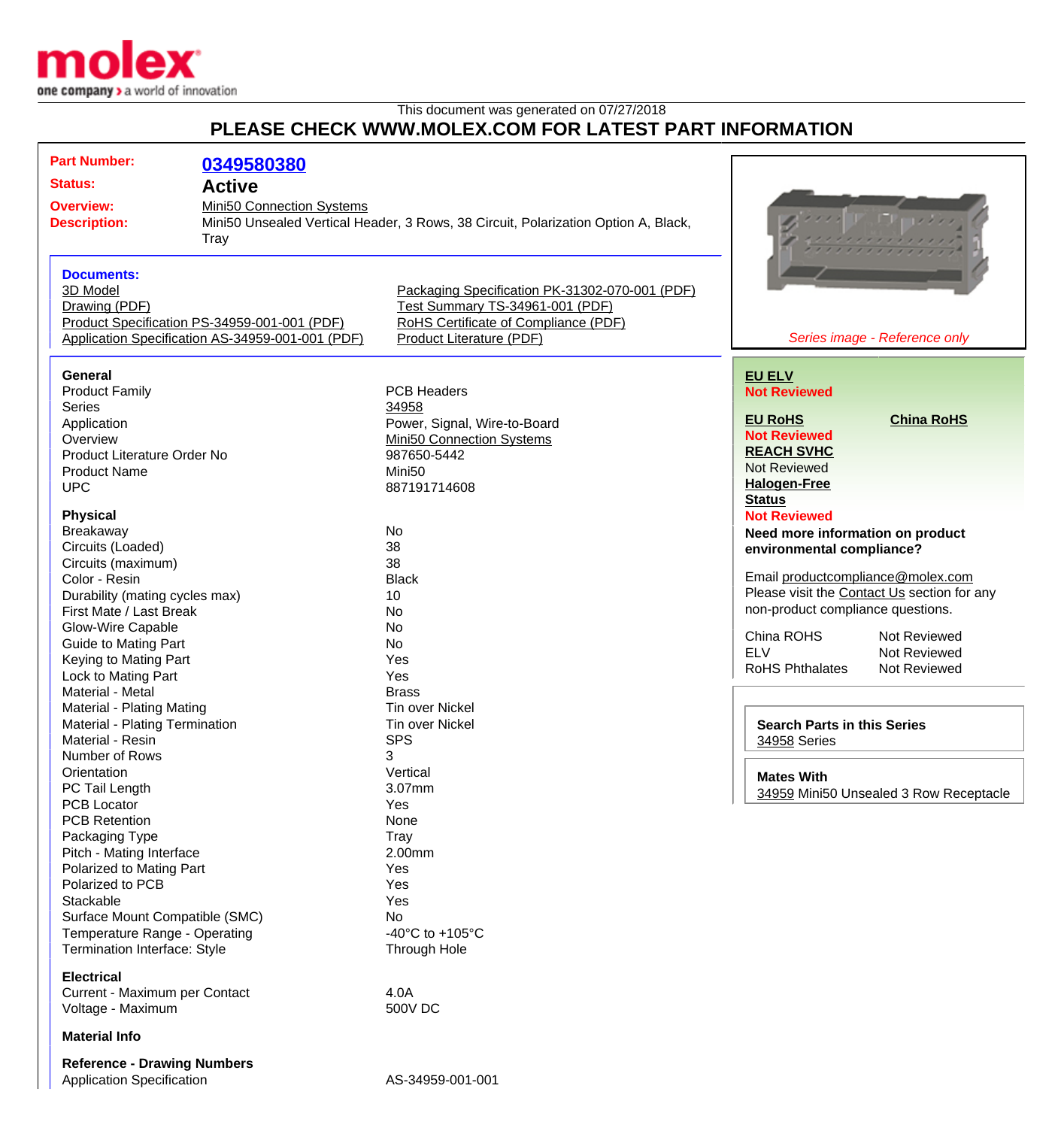Packaging Specification **PK-31302-070-001** Product Specification **PS-34959-001-001** Sales Drawing Sales Drawing SD-34958-300-001<br>Test Summary SD-34961-001 Test Summary

## This document was generated on 07/27/2018 **PLEASE CHECK WWW.MOLEX.COM FOR LATEST PART INFORMATION**